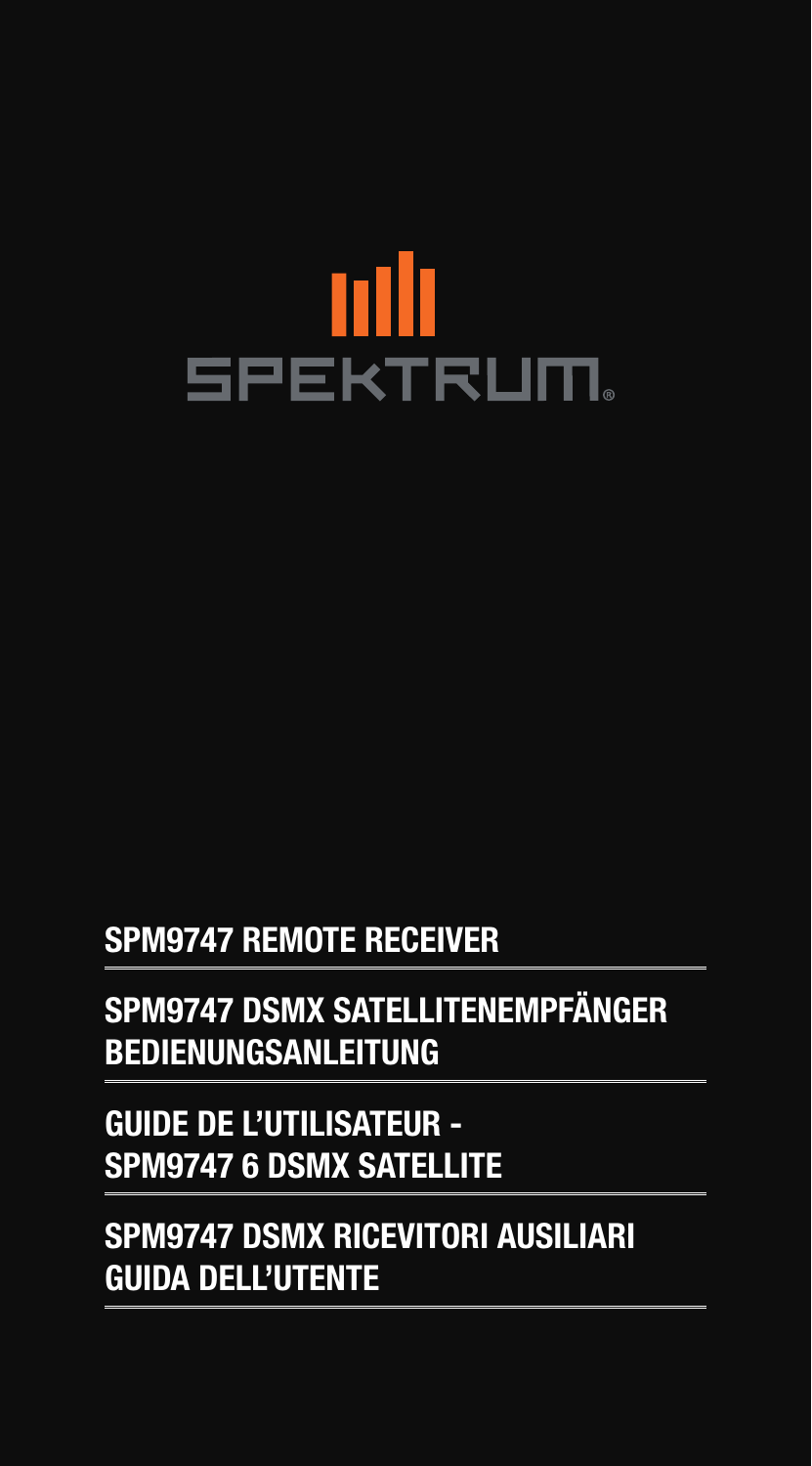All instructions, warranties and other collateral documents are subject to change at the sole discretion of Horizon Hobby, LLC. For up-to-date product literature, visit horizonhobby.com or towerhobbies.com and click on the support or resources tab for this product.

**NOTICE**

#### **Meaning of Special Language**

The following terms are used throughout the product literature to indicate various levels of potential harm when operating this product:

**WARNING:** Procedures, which if not properly followed, create the probability of property damage, collateral damage, and serious injury OR create a high probability of superficial injury.

**CAUTION:** Procedures, which if not properly followed, create the probability of physical property damage AND a possibility of serious injury.

**NOTICE:** Procedures, which if not properly followed, create a possibility of physical property damage AND a little or no possibility of injury.

**WARNING:** Read the ENTIRE instruction manual to become familiar with the features of the product before operating. Failure to operate the product correctly can result in damage to the product, personal property and cause serious injury.

This is a sophisticated hobby product. It must be operated with caution and common sense and requires some basic mechanical ability. Failure to operate this Product in a safe and responsible manner could result in injury or damage to the product or other property. This product is not intended for use by children without direct adult supervision. Do not attempt disassembly, use with incompatible components or augment product in any way without the approval of Horizon Hobby, LLC. This manual contains instructions for safety, operation and maintenance. It is essential to read and follow all the instructions and warnings in the manual, prior to assembly, setup or use, in order to operate correctly and avoid damage or serious injury.

**Age Recommendation: Not for children under 14 years. This is not a toy.**

**WARNING AGAINST COUNTERFEIT PRODUCTS:** Always purchase from a Horizon Hobby, LLC authorized dealer to ensure authentic highquality Spektrum product. Horizon Hobby, LLC disclaims all support and warranty with regards, but not limited to, compatibility and performance of counterfeit products or products claiming compatibility with DSM or Spektrum technology.

**NOTICE:** This product is only intended for use with unmanned, hobby-grade, remote-controlled vehicles and aircraft. Horizon Hobby disclaims all liability outside of the intended purpose and will not provide warranty service related thereto.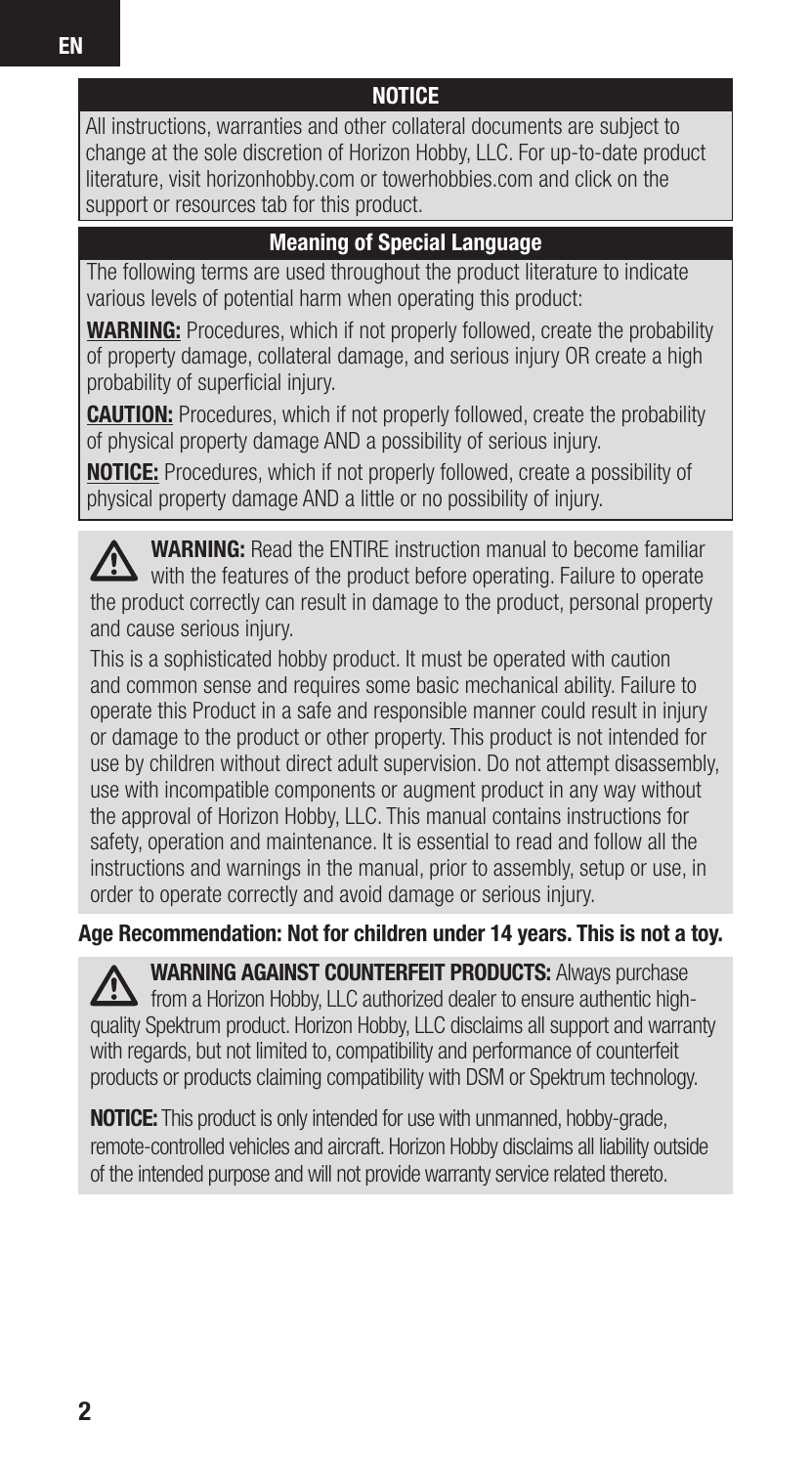| <b>SPM9747</b>                       |                                                                      |  |  |
|--------------------------------------|----------------------------------------------------------------------|--|--|
| Type                                 | DSMX SRXL2 Serial "Fly By"Telemetry Receiver                         |  |  |
| Dimensions ( $L \times W \times H$ ) | $25.5 \times 18.2 \times 7.5$ mm (1. $\times$ 0.71 $\times$ 0.29 in) |  |  |
| Weight                               | 3.0 <sub>a</sub>                                                     |  |  |
| Band                                 | $2.4$ GHz                                                            |  |  |
| Voltage Range                        | $3.3 - 8.4V$                                                         |  |  |

## **Spektrum SRXL2**

The SPM9747 uses SRXL2 to communicate with receivers. SRXL2 is a serial communication protocol using a bi-directional data link in which one wire can communicate all control data. Previous Spektrum serial receivers were based on the Spektrum remote receiver protocol, which is not compatible with SRXL2. The SPM9747 is only compatable with SRXL2 receivers such as the AR637T and AR6610T.

To learn more about the features and benefits of SRXL2 visit www.SRXL2.com

### **Installation Instructions**

Always use DSMX® SRXL2 remote receivers with DSMX SRXL2 main receivers.

#### **Connecting New Remote Receivers**

- 1. Connect a Remote Receiver Extension to the main receiver and remote receiver.
- 2. Install the receiver in a location as far as possible from the main receiver antenna.
- 3. Install the Remote Receiver as far as possible from metal, carbon fiber, and wiring.
- 4. Follow the receiver binding instructions to bind the main receiver and remote receiver(s).

The transmitter and receiver will need to be re-bound any time a new remote receiver is added to the system.

## **Binding**

1. Press and hold the bind button on the receiver.

**Note:** The bind button (or plug) on the main recevier, or the bind button on the SPM9747 SRXL2 remote receiver can be used to initiate bind.

- 2. Power on the aircraft. The orange LED will begin flashing.
- 3. Put the transmitter into bind mode. The bind process is complete when the orange LED on the receiver is solid.

**EN**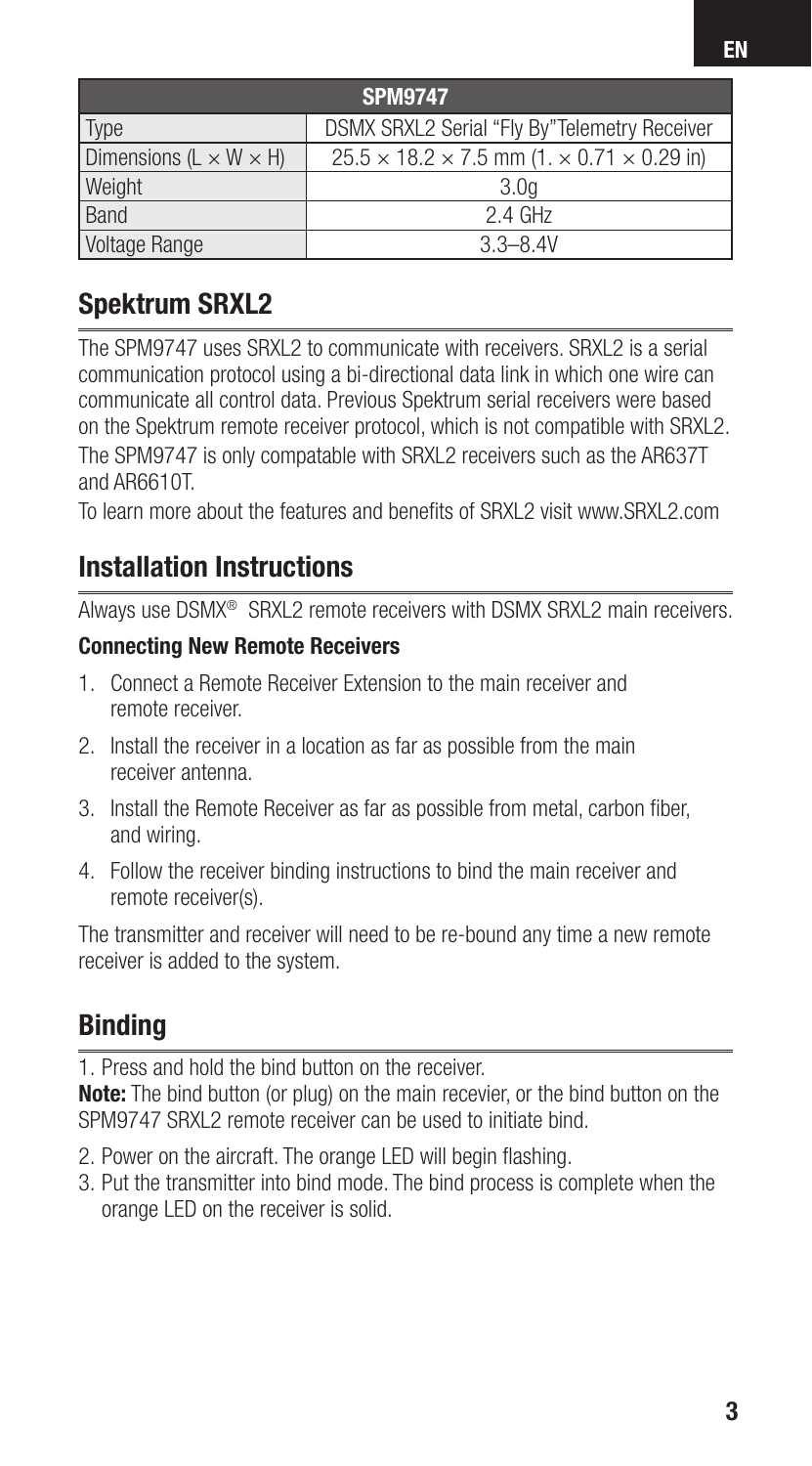## **1-YEAR LIMITED WARRANTY**

**What this Warranty Covers** - Horizon Hobby, LLC, (Horizon) warrants to the original purchaser that the product purchased (the "Product") will be free from defects in materials and workmanship for a period of 1 year from the date of purchase.

#### **What is Not Covered**

This warranty is not transferable and does not cover (i) cosmetic damage, (ii) damage due to acts of God, accident, misuse, abuse, negligence, commercial use, or due to improper use, installation, operation or maintenance, (iii) modification of or to any part of the Product, (iv) attempted service by anyone other than a Horizon Hobby authorized service center, (v) Product not purchased from an authorized Horizon dealer, (vi) Product not compliant with applicable technical regulations, or (vii) use that violates any applicable laws, rules, or regulations.

OTHER THAN THE EXPRESS WARRANTY ABOVE, HORIZON MAKES NO OTHER WARRANTY OR REPRESENTATION, AND HEREBY DISCLAIMS ANY AND ALL IMPLIED WARRANTIES, INCLUDING, WITHOUT LIMITATION, THE IMPLIED WARRANTIES OF NON-INFRINGEMENT, MERCHANTABILITY AND FITNESS FOR A PARTICULAR PURPOSE. THE PURCHASER ACKNOWLEDGES THAT THEY ALONE HAVE DETERMINED THAT THE PRODUCT WILL SUITABLY MEET THE REQUIREMENTS OF THE PURCHASER'S INTENDED USE.

#### **Purchaser's Remedy**

Horizon's sole obligation and purchaser's sole and exclusive remedy shall be that Horizon will, at its option, either (i) service, or (ii) replace, any Product determined by Horizon to be defective. Horizon reserves the right to inspect any and all Product(s) involved in a warranty claim. Service or replacement decisions are at the sole discretion of Horizon. Proof of purchase is required for all warranty claims. SERVICE OR REPLACEMENT AS PROVIDED UNDER THIS WARRANTY IS THE PURCHASER'S SOLE AND EXCLUSIVE REMEDY.

#### **Limitation of Liability**

HORIZON SHALL NOT BE LIABLE FOR SPECIAL, INDIRECT, INCIDENTAL OR CONSEQUENTIAL DAMAGES, LOSS OF PROFITS OR PRODUCTION OR COMMERCIAL LOSS IN ANY WAY, REGARDLESS OF WHETHER SUCH CLAIM IS BASED IN CONTRACT, WARRANTY, TORT, NEGLIGENCE, STRICT LIABILITY OR ANY OTHER THEORY OF LIABILITY, EVEN IF HORIZON HAS BEEN ADVISED OF THE POSSIBILITY OF SUCH DAMAGES. Further, in no event shall the liability of Horizon exceed the individual price of the Product on which liability is asserted. As Horizon has no control over use, setup, final assembly, modification or misuse, no liability shall be assumed nor accepted for any resulting damage or injury. By the act of use, setup or assembly, the user accepts all resulting liability. If you as the purchaser or user are not prepared to accept the liability associated with the use of the Product, purchaser is advised to return the Product immediately in new and unused condition to the place of purchase.

#### **Law**

These terms are governed by Illinois law (without regard to conflict of law principals). This warranty gives you specific legal rights, and you may also have other rights which vary from state to state. Horizon reserves the right to change or modify this warranty at any time without notice.

#### **WARRANTY SERVICES**

#### **Questions, Assistance, and Services**

Your local hobby store and/or place of purchase cannot provide warranty support or service. Once assembly, setup or use of the Product has been started, you must contact your local distributor or Horizon directly. This will enable Horizon to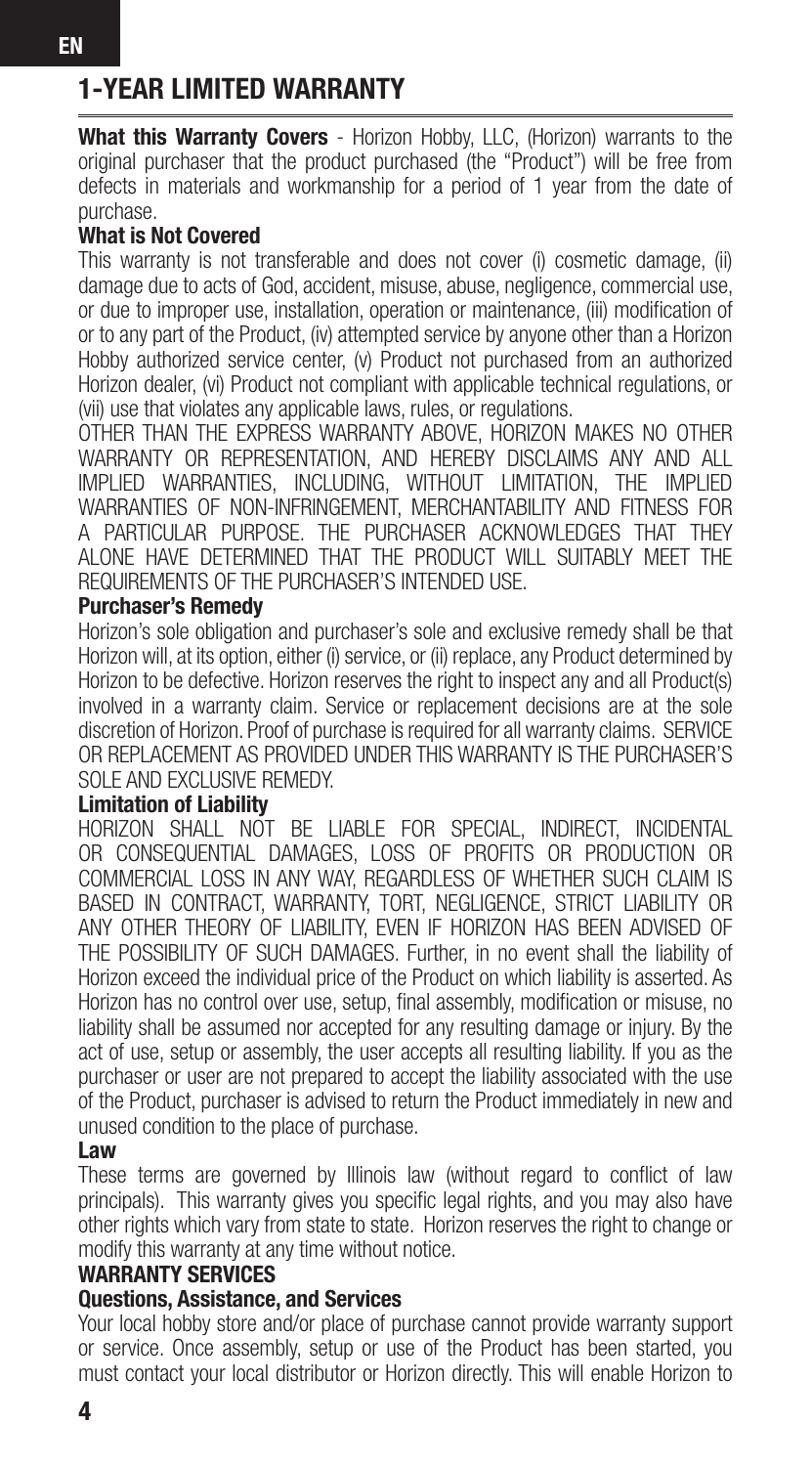better answer your questions and service you in the event that you may need any assistance. For questions or assistance, please visit our website at www. horizonhobby.com, submit a Product Support Inquiry, or call the toll free telephone number referenced in the Warranty and Service Contact Information section to speak with a Product Support representative.

#### **Inspection or Services**

If this Product needs to be inspected or serviced and is compliant in the country you live and use the Product in, please use the Horizon Online Service Request submission process found on our website or call Horizon to obtain a Return Merchandise Authorization (RMA) number. Pack the Product securely using a shipping carton. Please note that original boxes may be included, but are not designed to withstand the rigors of shipping without additional protection. Ship via a carrier that provides tracking and insurance for lost or damaged parcels, as Horizon is not responsible for merchandise until it arrives and is accepted at our facility. An Online Service Request is available at http://www.horizonhobby. com/content/ service-center render-service-center. If you do not have internet access, please contact Horizon Product Support to obtain a RMA number along with instructions for submitting your product for service. When calling Horizon, you will be asked to provide your complete name, street address, email address and phone number where you can be reached during business hours. When sending product into Horizon, please include your RMA number, a list of the included items, and a brief summary of the problem. A copy of your original sales receipt must be included for warranty consideration. Be sure your name, address, and RMA number are clearly written on the outside of the shipping carton.

#### **NOTICE: Do not ship LiPo batteries to Horizon. If you have any issue with a LiPo battery, please contact the appropriate Horizon Product Support office.**

#### **Warranty Requirements**

For Warranty consideration, you must include your original sales receipt verifying the proof-of-purchase date. Provided warranty conditions have been met, your Product will be serviced or replaced free of charge. Service or replacement decisions are at the sole discretion of Horizon.

#### **Non-Warranty Service**

Should your service not be covered by warranty, service will be completed and payment will be required without notification or estimate of the expense unless the expense exceeds 50% of the retail purchase cost. By submitting the item for service you are agreeing to payment of the service without notification. Service estimates are available upon request. You must include this request with your item submitted for service. Non-warranty service estimates will be billed a minimum of ½ hour of labor. In addition you will be billed for return freight. Horizon accepts money orders and cashier's checks, as well as Visa, MasterCard, American Express, and Discover cards. By submitting any item to Horizon for service, you are agreeing to Horizon's Terms and Conditions found on our website http://www. horizonhobby.com/content/ service-center\_render-service-center.

**ATTENTION: Horizon service is limited to Product compliant in the country of use and ownership. If received, a non-compliant Product will not be serviced. Further, the sender will be responsible for arranging return shipment of the un-serviced Product, through a carrier of the sender's choice and at the sender's expense. Horizon will**  hold non-compliant Product for a period of 60 days from notification. **after which it will be discarded.** 10/15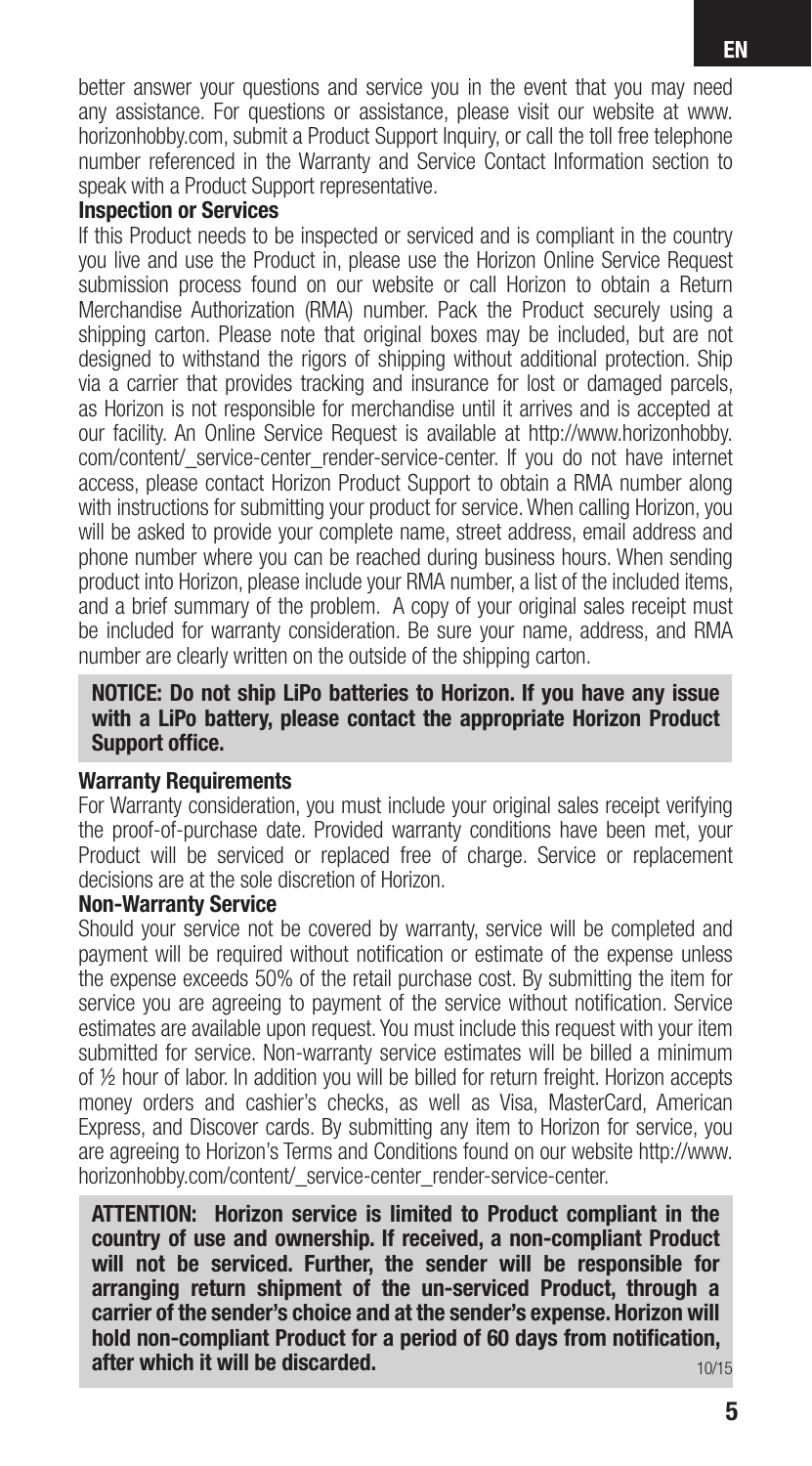## **Optional Parts**

| Part#   | <b>Description</b>            |
|---------|-------------------------------|
| SPM9100 | SRXL2 Remote Receiver Ext 6"  |
| SPM9101 | SRXL 2 Remote Receiver Ext 9" |
| SPM9102 | SRXL2 Remote Receiver Ext 12" |
| SPM9103 | SRXL2 Remote Receiver Ext 24" |
| SPM9104 | SRXL2 Remote Receiver Ext 36" |

## **Warranty and Service Contact Information**

| <b>Country of</b><br><b>Purchase</b> | <b>Horizon Hobby</b>                                                 | <b>Contact Information</b>                           | <b>Address</b>                                        |
|--------------------------------------|----------------------------------------------------------------------|------------------------------------------------------|-------------------------------------------------------|
| United States<br>of America          | <b>Horizon Service</b><br>Center<br>(Repairs and Repair<br>Requests) | servicecenter.horizonhobby.com/<br>RequestForm/      | 2904 Research Rd<br>Champaign, Illinois,<br>61822 USA |
|                                      | Horizon Product<br>Support<br>(Product Technical                     | productsupport@<br>horizonhobby.com.<br>877-504-0233 |                                                       |
|                                      | Assistance)<br>Sales                                                 | websales@horizonhobby.com<br>800-338-4639            |                                                       |
| FU                                   | Horizon Technischer<br>Service                                       | service@horizonhobby.eu                              | Hanskampring 9<br>D 22885 Barsbüttel.                 |
|                                      | Sales: Horizon<br>Hobby GmbH                                         | +49 (0) 4121 2655 100                                | Germany                                               |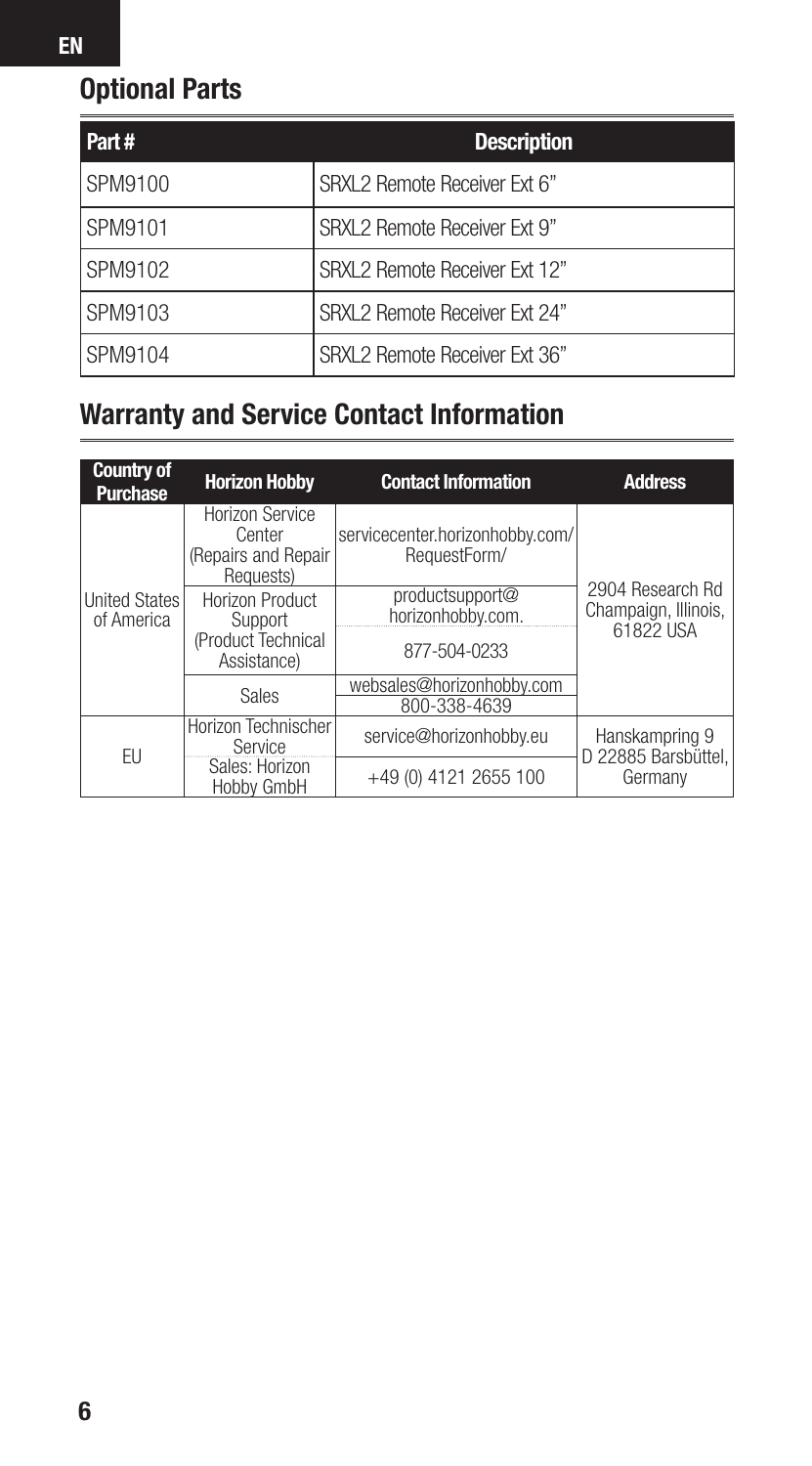## **FCC Information**

#### **FCC ID: BRWDLSRXL2RR1**

This device complies with part 15 of the FCC rules. Operation is subject to the following two conditions: (1) This device may not cause harmful interference, and (2) this device must accept any interference received, including interference that may cause undesired operation.



**CAUTION:** Changes or modifications not expressly approved by the party responsible for compliance could void the user's authority to operate the equipment.

This product contains a radio transmitter with wireless technology which has been tested and found to be compliant with the applicable regulations governing a radio transmitter in the 2.400GHz to 2.4835GHz frequency range.

#### **Supplier's Declaration of Conformity**



#### **DSMX SRXL2 Remote Receiver (SPM9747) FCC ID: BRWDLSRXL2RR1**

This device complies with part 15 of the FCC Rules. Operation is subject to the following two conditions: (1) This device may not cause harmful interference, and (2) this device must accept any interference received, including interference that may cause undesired operation.



**CAUTION:** Changes or modifications not expressly approved by the party responsible for compliance could void the user's authority to operate the equipment.

**NOTE:** This equipment has been tested and found to comply with the limits for a Class B digital device, pursuant to part 15 of the FCC Rules. These limits are designed to provide reasonable protection against harmful interference in a residential installation. This equipment generates, uses and can radiate radio frequency energy and, if not installed and used in accordance with the instructions, may cause harmful interference to radio communications. However, there is no guarantee that interference will not occur in a particular installation. If this equipment does cause harmful interference to radio or television reception, which can be determined by turning the equipment off and on, the user is encouraged to try to correct the interference by one or more of the following measures:

- Reorient or relocate the receiving antenna.
- Increase the separation between the equipment and receiver.
- Connect the equipment into an outlet on a circuit different from that to which the receiver is connected.
- Consult the dealer or an experienced radio/TV technician for help.

Horizon Hobby, LLC 2904 Research Rd. Champaign, IL 61822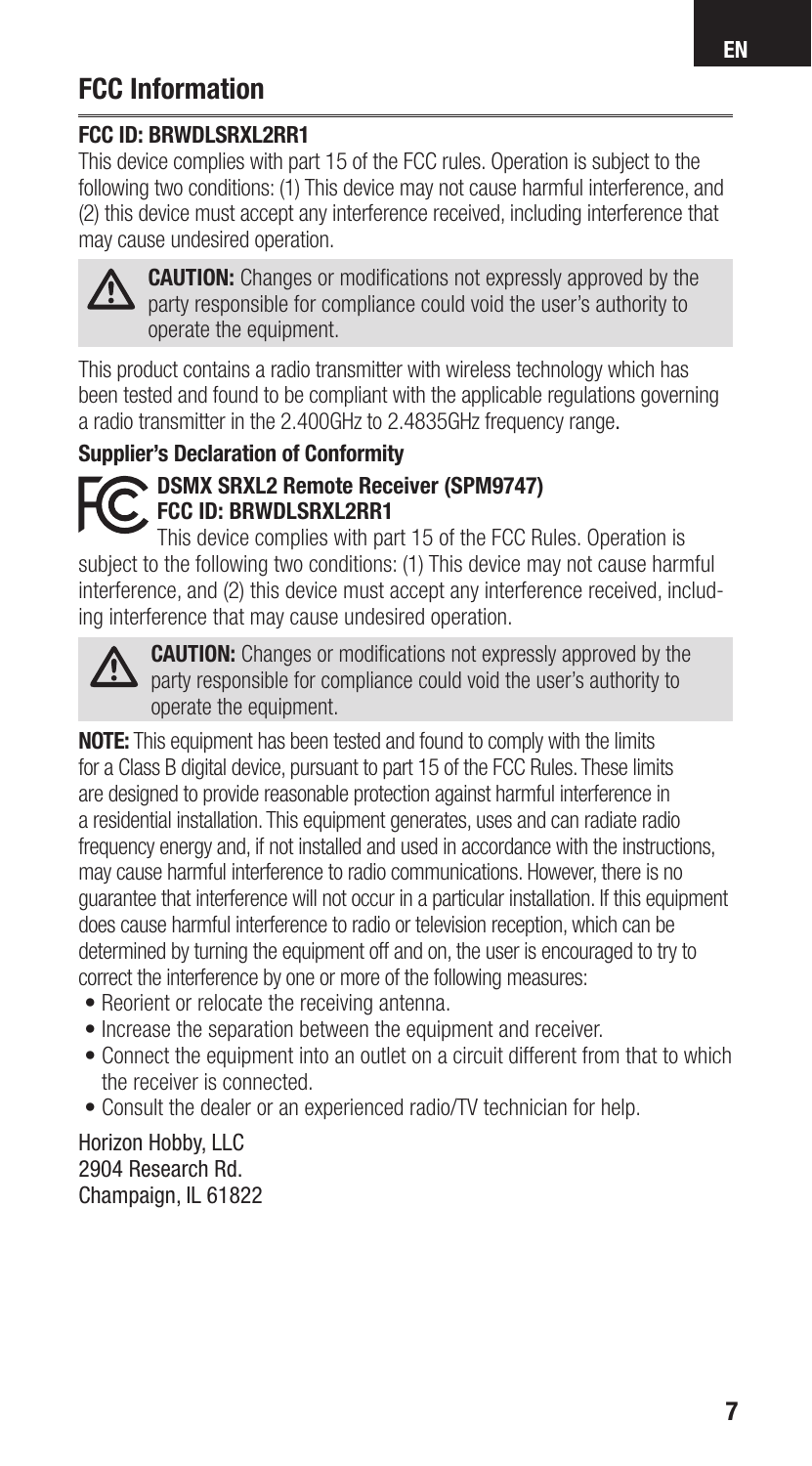## **IC Information**

#### **IC ID: 6157A-DLSSRXL2RR1 CAN ICES-3 (B)/NMB-3(B)**

This device complies with Industry Canada licence-exempt RSS standard(s). Operation is subject to the following two conditions: (1) this device may not cause interference, and (2) this device must accept any interference, including interference that may cause undesired operation of the device.

## **Informations IC**

#### **IC ID: 6157A-DLSSRXL2RR1 CAN ICES-3 (B)/NMB-3(B)**

Cet appareil est conforme aux exigences de la norme RSS d'Industrie Canada applicables aux appareils radio exempts de licence. L'exploitation est autorisée aux deux conditions suivantes: (1) l'appareil ne doit pas produire d'interférences nuisibles, et (2) cet appareil doit accepter toute interférence reçue, y compris des interférences qui peuvent provoquer un fonctionnement non désiré.

## **Compliance Information for the European Union**

**EU Compliance Statement:** Horizon Hobby, LLC hereby declares that this product is in compliance with the essential requirements and other relevant provisions of the RED directive.

A copy of the EU Declaration of Conformity is available online at: http://www.horizonhobby.com/content/support-render-compliance.

#### **Operating Frequency: 2404-2476** MHz **Max EIRP:** 3dBm

#### **Instructions for disposal of WEEE by users in the European Union**

This product must not be disposed of with other waste. Instead, it is the user's responsibility to dispose of their waste equipment by handing it over to a designated collections point for the recycling of waste electrical and electronic equipment. The separate collection and recycling of your waste equipment at the time of disposal will help to conserve natural resources and ensure that it is recycled in a manner that protects human health and the environment. For more information about where you can drop off your waste equipment for recycling, please contact your local city office, your household waste disposal service or where you purchased the product.